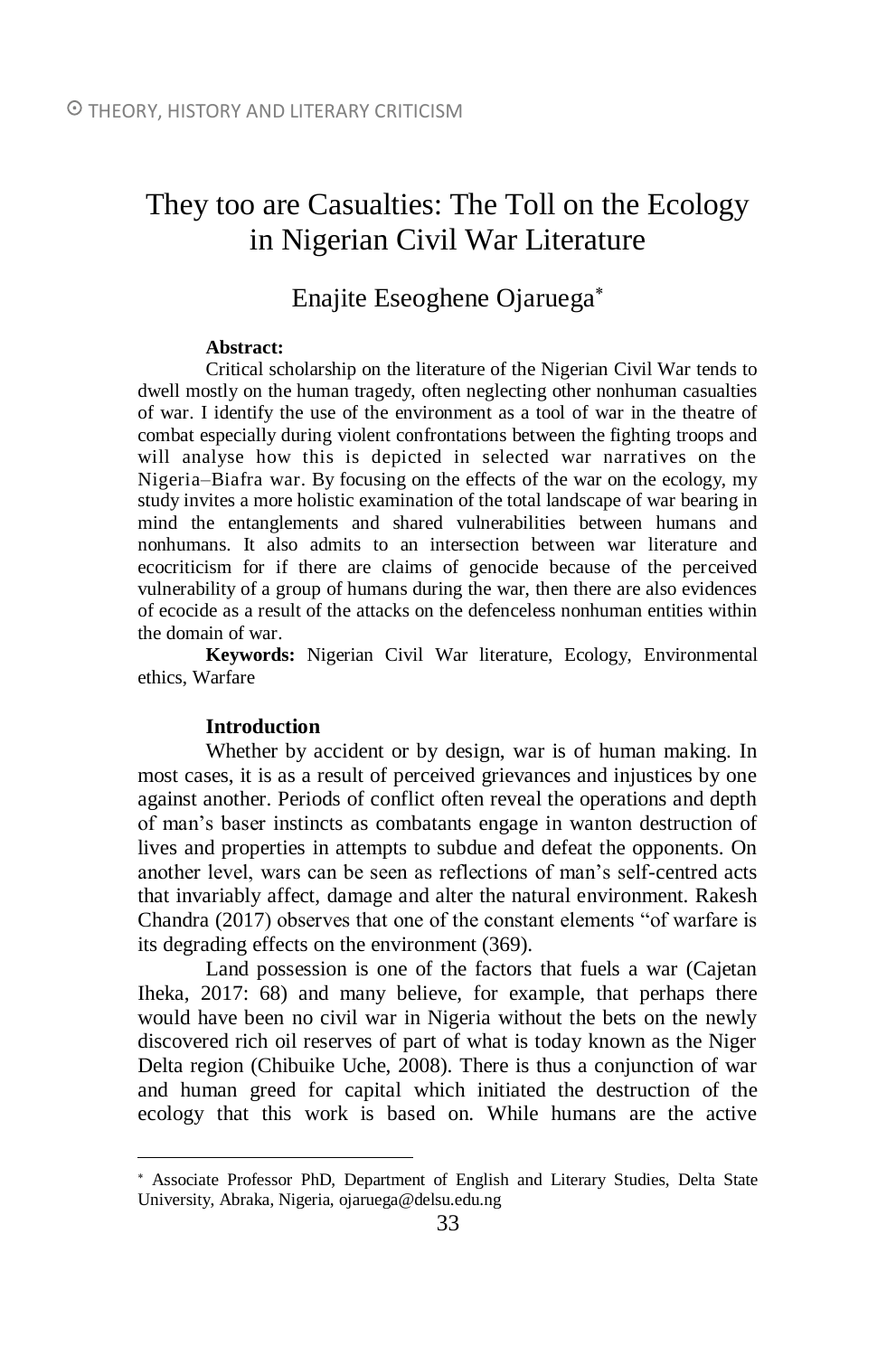participants during the fight, nature and other non-human elements are passive partakers and are a huge part of the collateral damages of war as they are drawn in by virtue of being within proximity or as battlegrounds.

This study heeds Madhu Krishnan's (2019) charge for the urgent need for ecocriticism to focus more on the entanglements or relationships between human and non-human elements towards a more wholistic understanding of the prevailing conditions of the environment. It also aims to stimulate an alternative perspective to literary discourses on environmental crises which for long has mostly focused on the consequences of oil extractive activities. My perspective aligns with Iheka's (2018) acknowledgement that there are indeed complex interactions between humans and non-humans during armed conflicts as both have shared vulnerabilities and each deserves close attention during critical exegesis. Therefore, this essay is significant as it provokes a balanced examination of the total landscape of war by focusing on the cost of war on its non-human casualties.

Literary scholars have examined creative works based on the Nigerian Civil War of 1967-1970 dwelling on the toll of war on humans from just before it started through post-war reconstruction efforts. While some of the primary texts were first witness accounts as in Elechi Amadi's *Sunset in Biafra*, others were purely fictionalized versions as in Chimamanda Ngozi Adichie's *Half of a Yellow Sun*.

Often, these narratives recount the suffering, destruction, dislocation, and deaths caused by man's inhumanity to man in the form of war. As is expected, critical studies tend to largely dwell on the human experience of the internecine conflict while ignoring the non-human participants in that war.

Kole Omotosho (1981) is of the view that the civil war constitutes the most important theme in post-war Nigerian writing as both writers and critics try to reconstruct and reconfigure the polemics responsible for that tragic experience. Ime Ikiddeh (1976: 168) examines this period as one which portrays "the inescapable decline in values and the dehumanizing effect which go hand in hand with war as a human menace". Maxine Sample's (1991) essay deals with the fate of war refugees by showing the miserable conditions of this group during the war and post-war reconstruction. Full volumes of literary essays on the Nigerian Civil War like *A Harvest from Tragedy: Critical Perspective on the Nigerian Civil War Literature* (1997) edited by Chinyere Nwahunanya and *War in African Literature Today* (2008) edited by Ernest N. Emenyonu have also focused on the human condition during this era of strife. Even the female gender which is often regarded as the marginalized Other in imaginative and critical discourses on the war has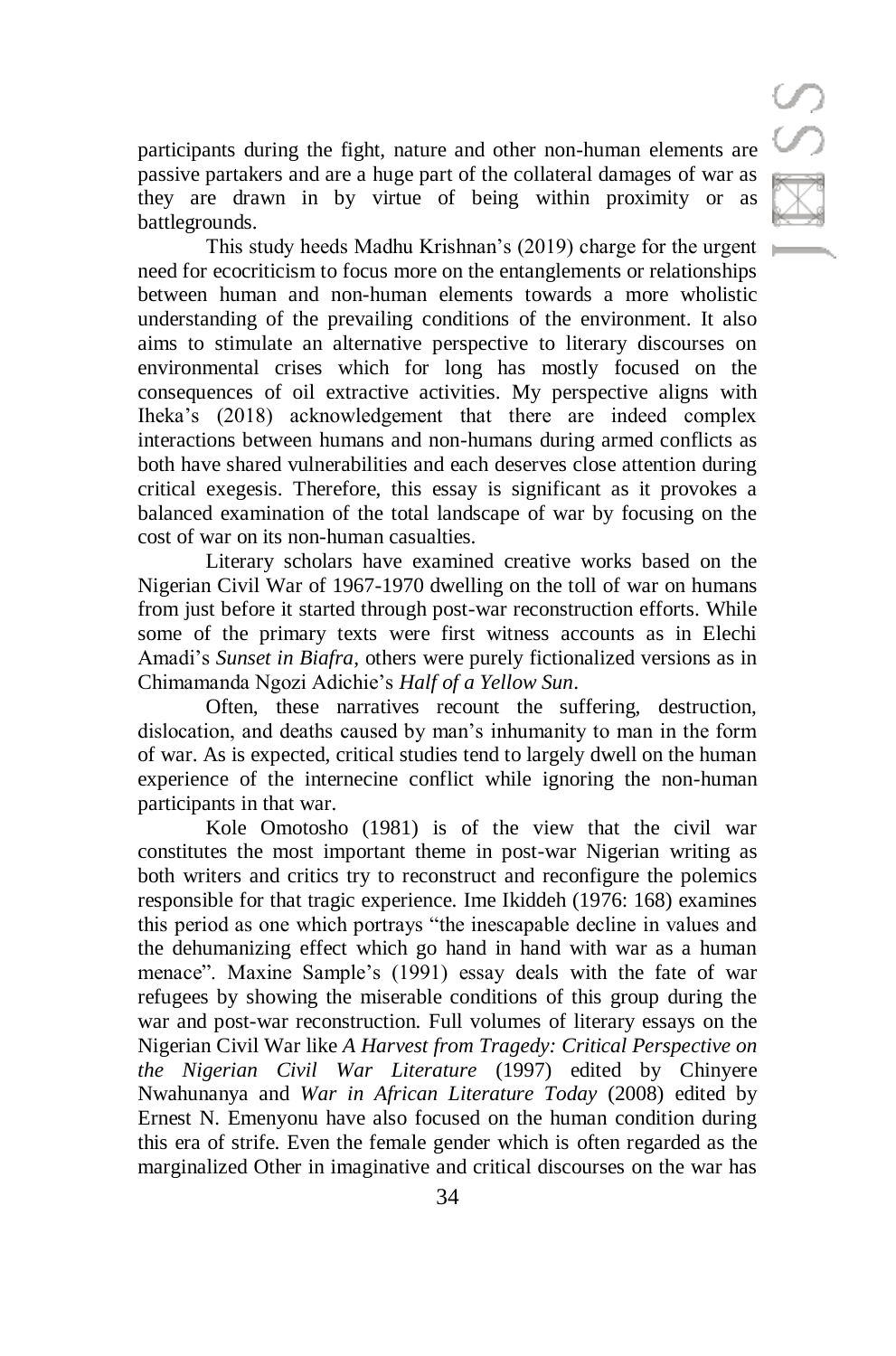over time received significant attention in discussions on the role of women during the Nigerian civil war (Jane Bryce, 1991, Mariam Cooke, 1993, Akachi Adimora-Ezeigbo, 2005, Shalini Nadaswaran, 2013). However, Iheka's chapter on the ecology of war in Nuruddin Farah's novels is one of the few studies that takes on a complementary view of what he terms the "agential capabilities" (2017: 65) of the Other as he explores how humans and nonhuman elements interact with the environment during a period of crisis. By commending Ben Okri for showing "a sympathetic awareness of how human agency is a damaging force threatening natural processes", critics like Nicoletta Brazzelli (2017: 152) also admit to the importance of projecting environmental sustainability in African literature.

Much of the critical scholarship available on the Nigerian Civil war experience points to the fact that little attention has been given to the deleterious effects of war on non-human entities, including settings and physical structures. There seem to be a tacit conspiracy in the manner the series of ecological degradation this subset suffer has been ignored or subsumed during discussions on this literary subgenre. Yet, there is no doubt that even though it does not literally die like humans, the ecology of the physical environment is greatly diminished during armed conflicts which implies it has some form of mortality. Therefore, as a departure from the norm in ecocriticism or war scholarship, this essay goes beyond the human tragedy by exploring the decimation of the ecology and the representation of biotic community as also casualties of the Nigerian Civil war.

### **Environmental Warfare and Ethics**

Warring factions indiscriminately destroy environmental resources along their paths including land and water as they advance or retreat. As part of their defence tactics, these combatants employ some environmental forms of modifications like blowing up bridges, digging trenches, planting landmines, poisoning rivers, destroying food crops and animals. The use of chemical and nuclear weapons in modern times are some of the strategies of warfare that also destroy the environment. A corollary of warfare on the environment is that such areas become unusable or wastelands. Many sites of war never fully recover or get rehabilitated or reconstructed even after the war has ended as seen in the effects of the nuclear attacks on Hiroshima and Nagasaki. Some parts of Eastern Nigeria today still bear visages of environmental devastation as a result of the internecine conflict that happened over fifty years ago. The unmitigated attacks on the foliage and pollution of water during the Vietnam and Gulf wars respectively were believed to have brought the dangers of warfare's environmental destructiveness to international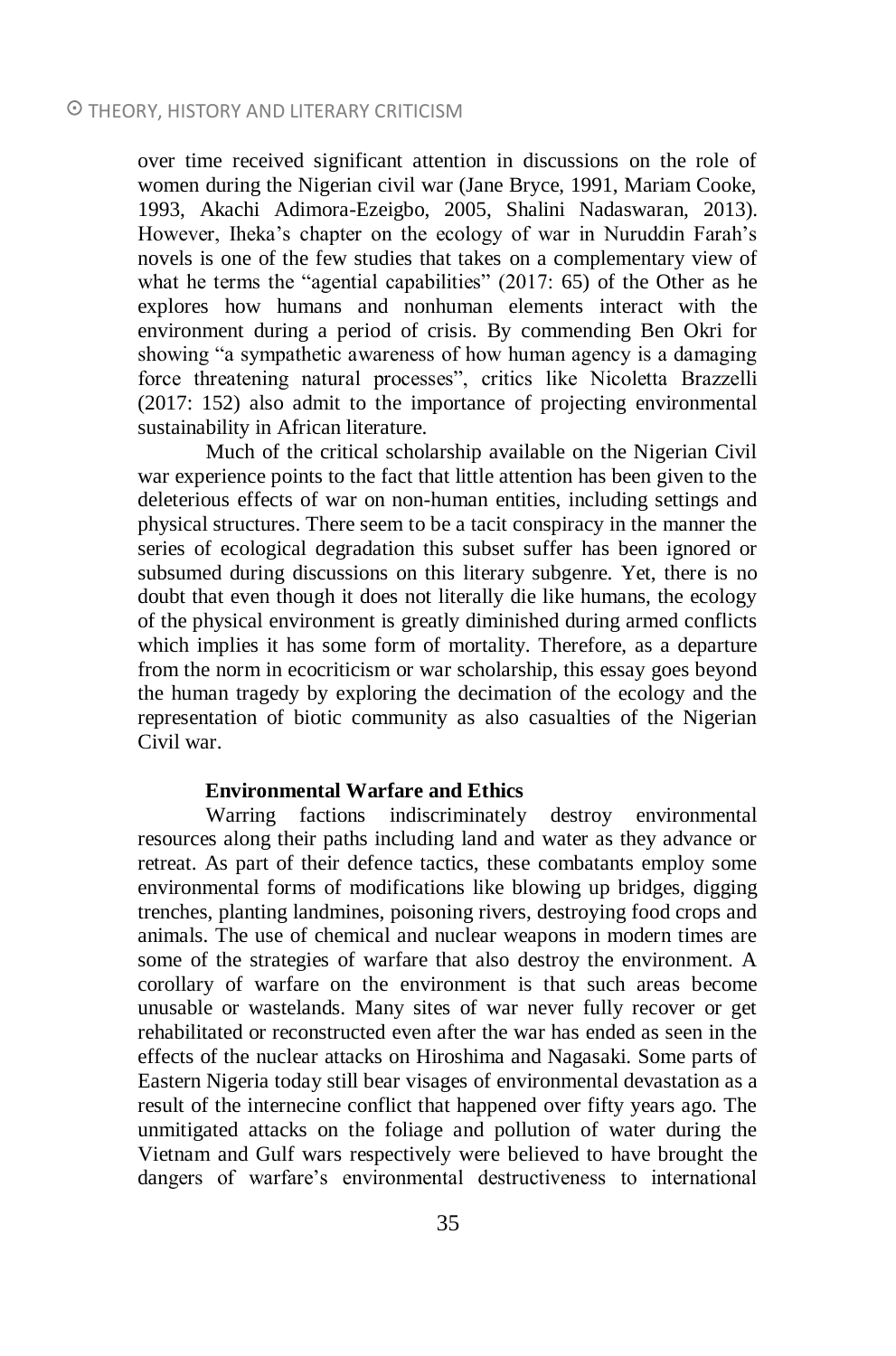attention. This was one of the reasons for promulgating environmental laws meant to protect ecologically sensitive areas in case of violent or armed conflicts. These laws were primarily made to discourage humans from deliberately destroying the nonhuman elements during war. One of such is Protocol One, Article 55 which emanated from an amendment of the Geneva Convention law of war and its conduct. Paragraph 1of that law states that:

> Care should be taken in warfare to protect the natural environment against widespread, long-term and severe damage. This protection includes a prohibition on the use of methods or means of warfare which are intended or may be expected to cause such damage to the natural environment and thereby to prejudice the health or survival of the population (quoted in Chandra, 2017: 373).

But in spite of these laws that have been put in place to enforce a more considerate treatment of the natural environment in times of war, humans still remain non-committed to the well-being of the "Others" in the prosecution of war. One is yet to see a perpetrator punished for crimes committed against the environment during war. This therefore calls up the need for environmental ethics.

Environmental ethics is a philosophical discipline that advocates that humans should be considerate in their interactions with the natural environment. This doctrine seeks to condition human interactions with the natural environment towards achieving a considerate relationship. Within African cosmology, many societies consider some nonhuman forms as viable life forms and therefore treat them with reverence or as if humans. Hence we have indigenous practices that are protective towards specific plants, animals and cultural sites. In treating the toll of war on the ecology in conflict narratives, I would lean more on Aldo Leopold's conceptualization of land ethic which is embedded within the larger framework of holistic ethics as spelt out in the *Internet Encyclopaedia of Philosophy's* definition of "Environmental Ethics" [\(Environmental](https://iep.utm.edu/envi-eth/)  [Ethics | Internet Encyclopedia of Philosophy \(utm.edu\).](https://iep.utm.edu/envi-eth/) Both (holistic and land ethics) thoughts on environmental ethics advocate human consideration towards all living things in a biotic community within a context where land, technically taken to mean the environment is not treated as "a mere object or resource" (n.p.). This source goes further to expatiate that "For Leopold, land is not merely soil. Instead land is a fountain of energy, flowing through a circuit of soils, plants and animals" (n.p.). The general advocacy here is for a moral standing towards the well-being, safety, preservation and sustainability of plants, animals and organisms in an ecosystem. But it is obvious that war is not a time during which humans primarily think of the well-being of the environment and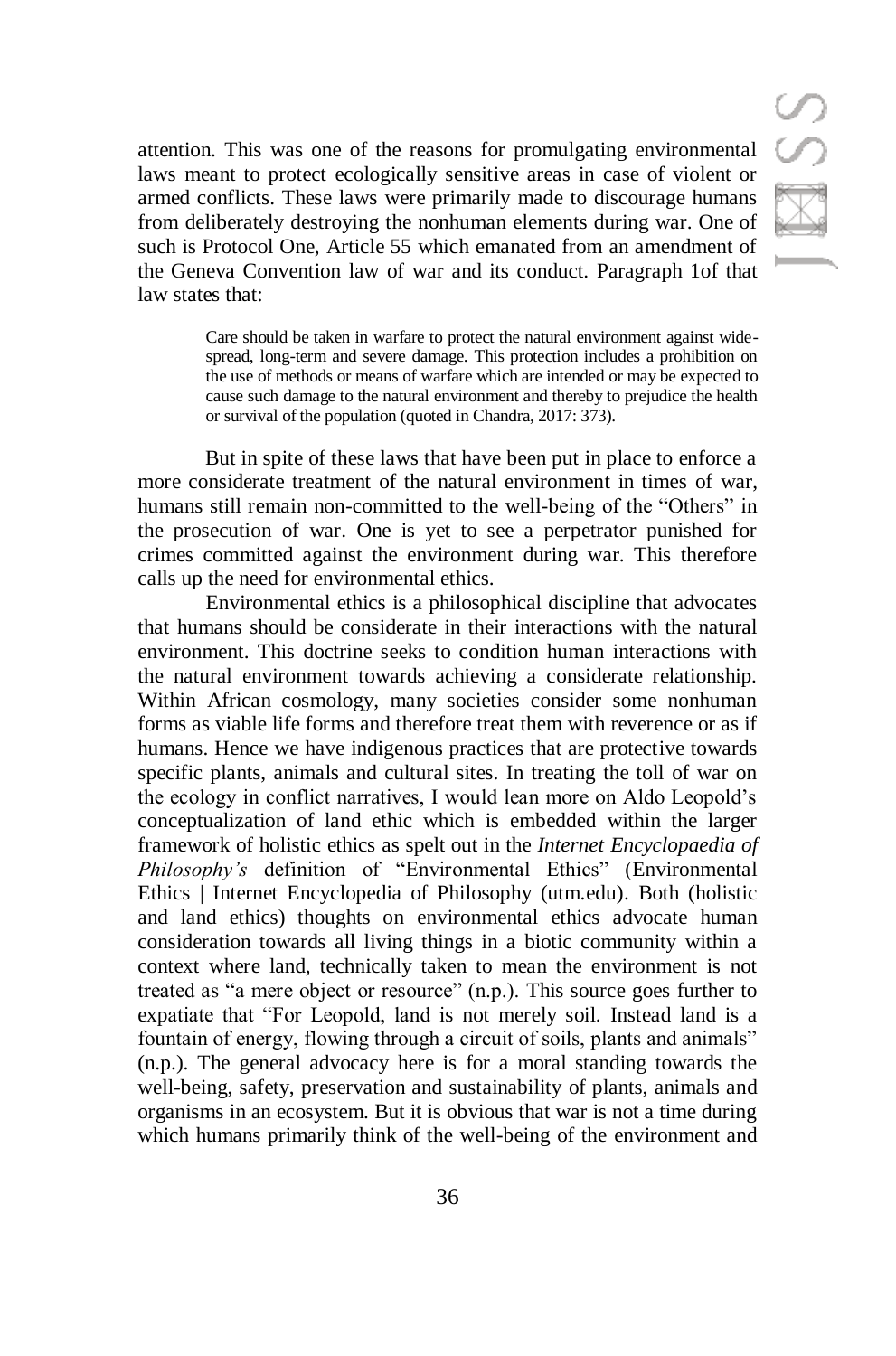other non-human elements except how these can accelerate or enable their safety and victory.

### **The Toll of War on the Ecology in Nigerian Civil War Literature**

In this study, I will use the word "ecology" interchangeably with "environment". An excerpt from Chandra's article which I reproduce below will serve as a working definition. According to this source, the environment include "both biotic and abiotic, such as air, water, soil, fauna, and flora and the interaction between the same factors; property which forms part of the cultural heritage; and aspects of the landscape" (quoted by Chandra, 2017: 370). The ecology within war settings and narratives encompasses the nonhuman entities including the structures that are not animate, yet serve as veritable resources for sustaining humans. My emphasis here will be on how humans have used their environment and elements therein as war time expendables in their bid to win or survive the war. Put differently, I identify the use of the environment as a tool of war in the theatre of combat especially during violent confrontations between the fighting troops and will analyse how this is depicted in selected war narratives on the Nigeria-Biafra war. I propose that while primarily portraying the human tragedy of the war, these writers also present the impact of the war on the environment showing it was as adversely affected during the armed conflict as human beings. Thus, if there are claims of genocide because of the perceived vulnerability of a group of humans during the war, then there are also evidences of ecocide as a result of the attacks on the defenceless nonhuman entities within the domain of war. Thus, an imperative of this study is to establish the fact that the nonhuman elements were equally significant victims or casualties of the ravages of that war.

A study of the ecology of the Nigerian Civil War literature will also show a measure of environmental degradation that started even before another major one that has captured the literary imagination of the Niger Delta. This later phenomenon is the extraction of oil and gas which has been held responsible for the apocalyptic destruction of the environment and the accompanying toll on human health, economy, society, and culture. Coincidentally, the Niger Delta comprising of the South-South geopolitical zone of six states was initially claimed by secessionist Biafra and inadvertently became part of the setting of the civil war. Aside from places in the heart of Igboland in Eastern Nigeria, locations in the Midwest area (part of present day Niger Delta) came under heavy siege during the battle. Coincidentally, the effect of war on the environments of these two regions is one area in which Biafra and the Niger Delta intersect in social and literary experiences. Thus, there is a convergence of Biafra and the Niger Delta in the war as the Nigerian Federal Government also resisted Biafra's manoeuvres by carving the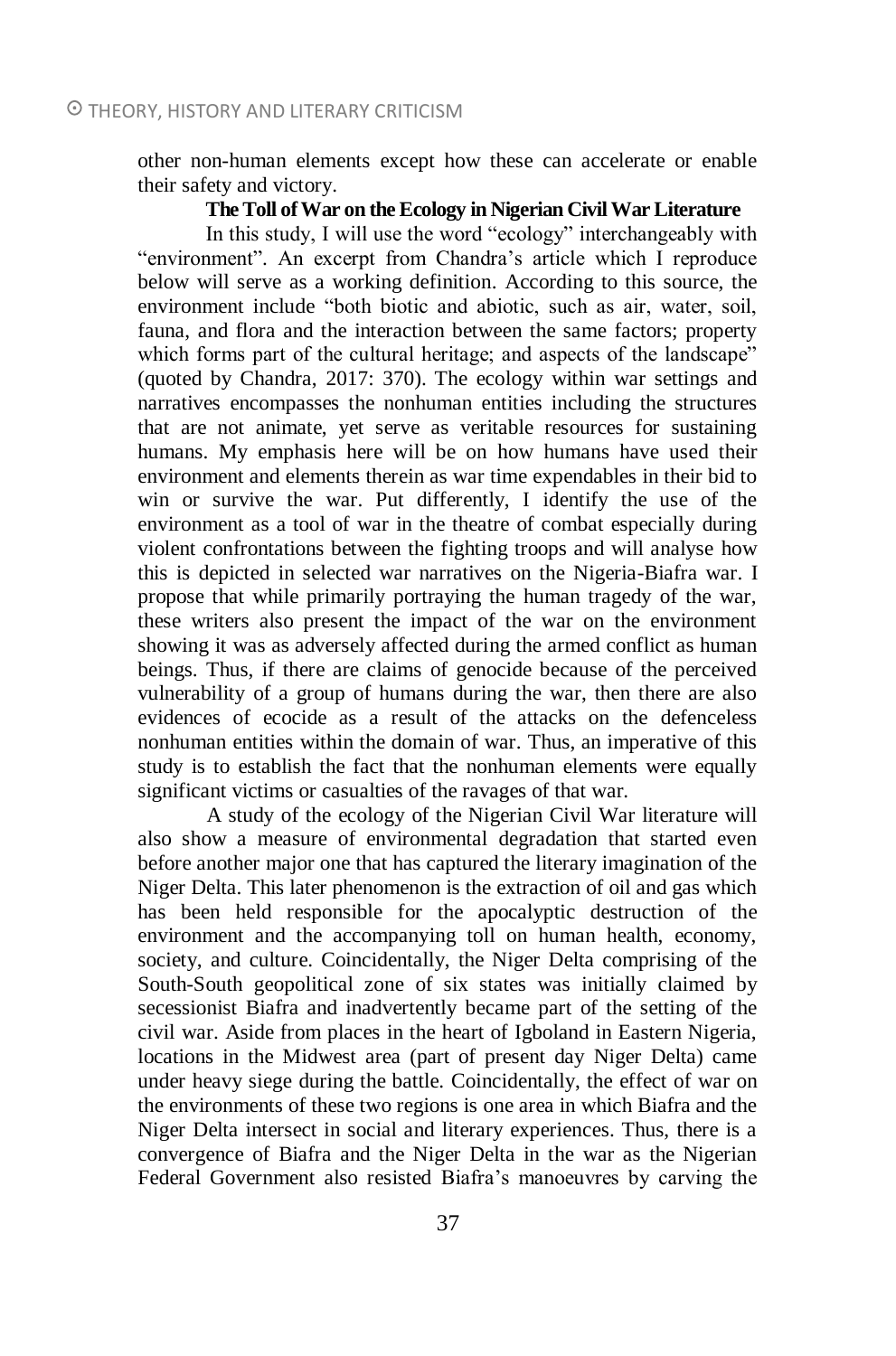regions into individual states which separated the Midwest and some other South-South oil rich areas from the Biafran enclave.

This study is affirming that environmental degradation brought about by the war in what today constitutes the South-East and South-South geopolitical zones of Nigeria started before the ecocide caused by oil and gas exploration. To use a war parlance, the Nigerian Civil War "softened" the space of Biafra and the Niger Delta for crude oil and gas exploration to have it easy to destroy. One can safely say that the civil war caused havoc to the environment before the foreign oil multinationals and others would come and collude with various military regimes to further decimate the environment whose ecology had been made fragile by war activities. Indeed, the civil war's toll on the ecology happened over the land long before the politics of oil gained traction.

This essay brings together in one study of the ecology three major areas of study or subgenres of Nigerian literature. Firstly, Nigerian Civil War (also called the Biafran war) literature with focus on the human toll. Secondly, Niger Delta literature of environmental degradation where the exploitation of oil and gas has resulted in issues of negative consequence to humans such as health, destruction of economy in farming and fishing, and socio-cultural problems as of destroying the places for regatta, masquerades, and social unrests of kidnapping and armed robbery. This again focuses on the consequences for humans and no attention paid to nonhumans. Thirdly, there is the bioregional focus of this study which spatially covers the South-Eastern and the South-South geopolitical zones of Nigeria. These regions as geographical spaces were the theatre of humans unleashing destruction upon nonhuman beings and inanimate structures that should otherwise make life more convenient and comfortable for them.

The kinesis of war as violence in motion is significant in understanding the toll of war on the ecology in Nigerian Civil War literature. The ecology of devastated locations such as the bioregional rainforests of the South-East and South-South of Nigeria was also a casualty of the war. Images of war-ravaged natural environments, infrastructures and physical locations pervade these narrative maps as seen in the destruction caused by military occupations and usages during the war. As the fighting troops occupy or evacuate territories along the pathways of the combat, they persistently degrade the environment. It is either they are setting up their heavy war artillery or they are planting landmines, digging trenches, defoliating forests or contaminating rivers, thereby causing irreparable harm to the ecology.

On different occasions, Festus Iyayi's Osime in *Heroes* is appalled by the level of dirt that litters the streets, markets and other locations in the newly liberated Benin city. He concludes that "it was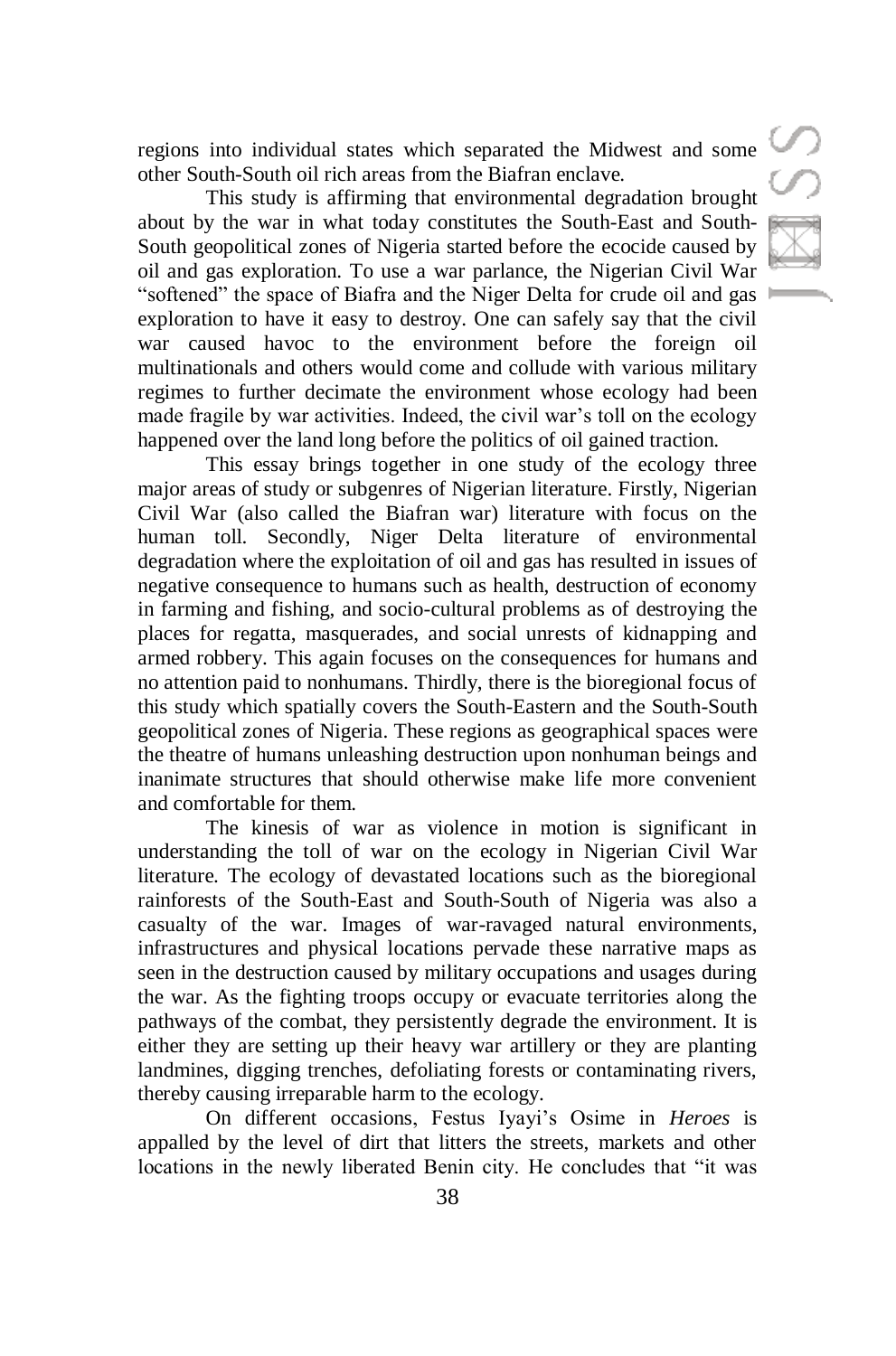terrible, absolutely loathsome and horrible, what a war could cause, what three years of fighting and killing could drive a people to" (Iyayi, 1986: 26). The prevailing conditions during war do not allow for proper disposal of corpses so that instead of burying them in designated graves, dead bodies from casualties of war are indiscriminately thrown into the river or left to decompose in open spaces such as forests thereby despoiling the natural environment. These acts violate and alter the course of nature and depict a lack of consideration for environmental ethics during war. They also cause ecological damages that could result in other consequences like displacement, scarcity, sterility, forced migration, and pollution of the natural populations of these places. This corruption of the ecology by humans during war adds another dimension to the types of casualties of war. That this toll on the ecology also damages human capacity to live a healthy and normal life in the environment attests to the shared vulnerabilities between humans and nonhumans during armed conflicts.

Again, Osime gives the reader a glimpse of how war further exacerbates humans' abuse of their physical surroundings when he tells us that the corpses "of the Biafran soldiers, flushed out of their hiding places…had been on the streets,…at least a hundred of them, all of them stripped to their pants, and the blood still fresh, running out of their mouths and ears or chests" (1986: 23). Apart from the gory image it presents, the foregoing has the potentials of triggering an epidemic of diseases within such an environment. There is also the paradox of a celebratory liberated city being dirty instead of being neat.

The very act of war itself in a tropical vegetation means that there will be interference with the soil and the fauna and flora of the area where war is being waged. Many war narratives are replete with instances of both civilians and soldiers using nearby bushes or forests for concealment or as shield for their safety thereby bringing such locations under siege of attacks from air raids, bombardment, combing, defoliation and other violent incursions engendered by the conflict. Civilian settlements are not spared from heavy bombardment during war and one notices that during such attacks, people instinctively head for the nearest bush or forest to keep safe. Olanna and Odenigbo's wedding ceremony was marred by an unexpected air raid which forced them and some of their guests to make for a patch of cassava farm nearby for cover *(Half of a Yellow Sun*, 2007: 202). The soldiers' lack of concern for the damage war inflicts on the environment is depicted in Okpewho's *The Last Duty* during the aftermath of an air raid on the city of Urhukpe by the rebel fighters. Okumagba, one of the soldiers on duty within the city in taking stock of the damage records: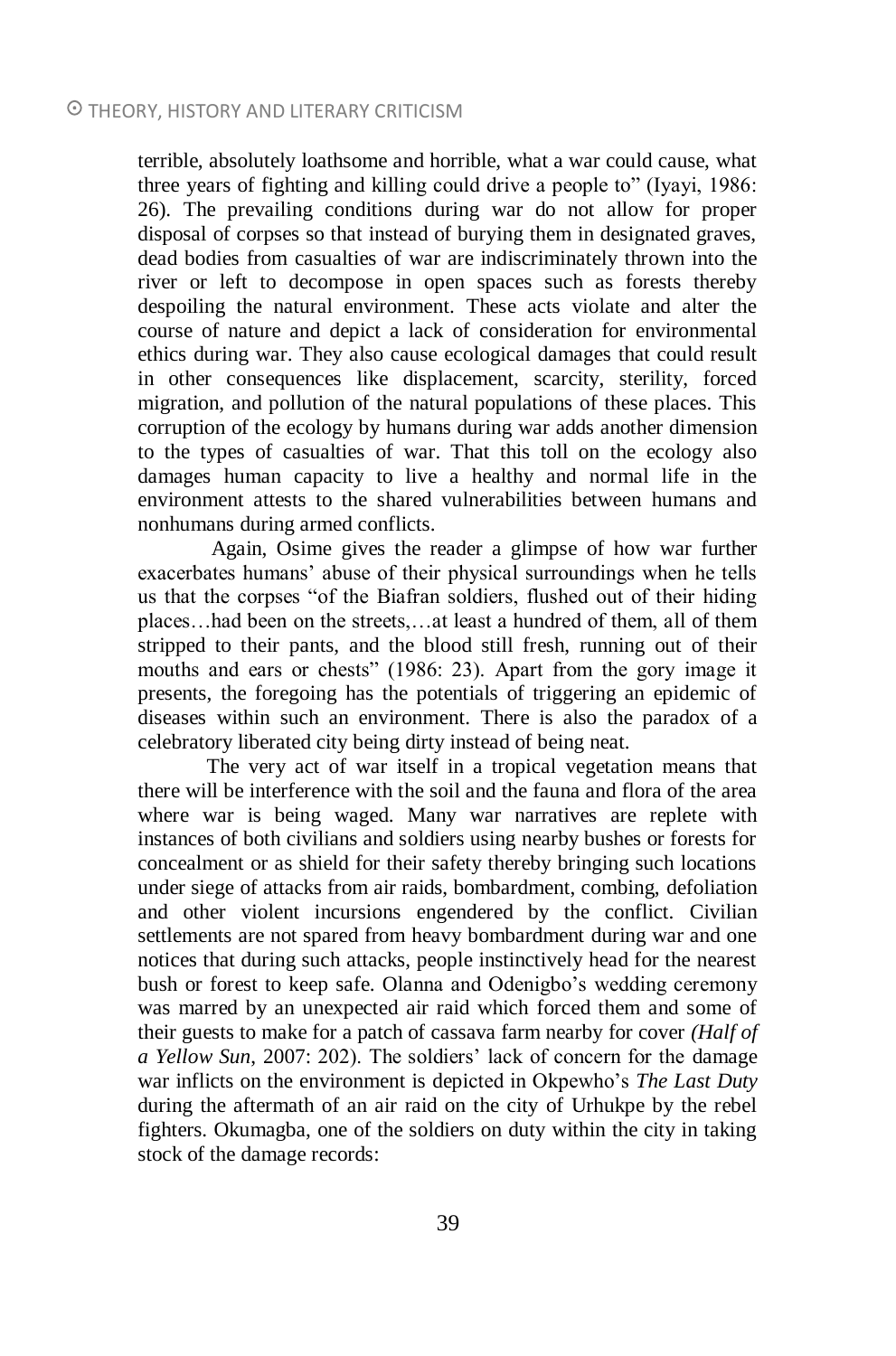One of the bombs landed about two poles away from me. It did not hit any important object – it fell on a clearing – but it dug a ditch huge enough to bury sixty people comfortably, and a mango tree some yards away from the spot was all but uprooted and now tilts dangerously (Okpewho, 1976: 200).

The tone of the character is dismissive of the huge damage the air bombardment has caused the environment. This is reminiscent of the general attitude of humans towards nonhuman matter like land and plants which they regard as "not important" objects in war time. Yet, such invasions and lack of empathy for undue interferences with the biotic community and instances of environmental modifications caused by war are typical human treatment of and responses to the nonhuman entities around them in times of armed conflicts. In some instances, writers project intangible aspects of nature such as the atmosphere as responding to the devastation of the environment during armed crisis. Okpewho's Major Ali during one of his inspections of the post-effects of the rebel's attack on the city observes that "the entire landscape is as cheerless as the looks on the people's faces -sombre, retractive, bleak. There is a very mild wind, and leaves and grasses sway dully as though labouring in slumber" (1976: 101). Similarly, soldiers and civilians have been known to manipulate even the forces of nature such as the time of the day and weather conditions to their advantage during war crisis. For example, both feel safer moving from one location to another under the cover of night even as many tactical military strategies are planned and executed using the dark as shield. While the combatants are active, the land is passive and helpless to human interference or destruction of their space during such times.

As mentioned earlier, water, bridge, and the earth are important ecological features in the Nigerian civil war literature. Okri's recollection of the war in "Laughter Beneath the Bridge" tells of three men "huddled in a pit" (1993: 5), a trench dug deep into the earth and used as shield. In that particular episode, we are told that "one of them had been shot through the teeth. Another one was punctured with gunshots and his face was so contorted it seemed he had died from too much laughing" (1993: 5). The narrator goes on to say, "The soldiers were laughing above the bridge... Above on the bridge, one of the soldiers laughed so hard he had to cough and spit at the end of it" (1993: 17). Rosemary Gray's interpretation of the above scene is that:

> Okri transports us imaginatively to consider the loss of meaning caused by the insanity of internecine warfare. The bridge becomes a simulacrum for those with the power to inflict violence. Those "beneath" the bridge are the living dead caught in the fray, together with the bloated corpses in the river below the bridge which can no longer flow because it is choked with "the swollen *corpses* that were *laughing* (Gray, 2021: 201).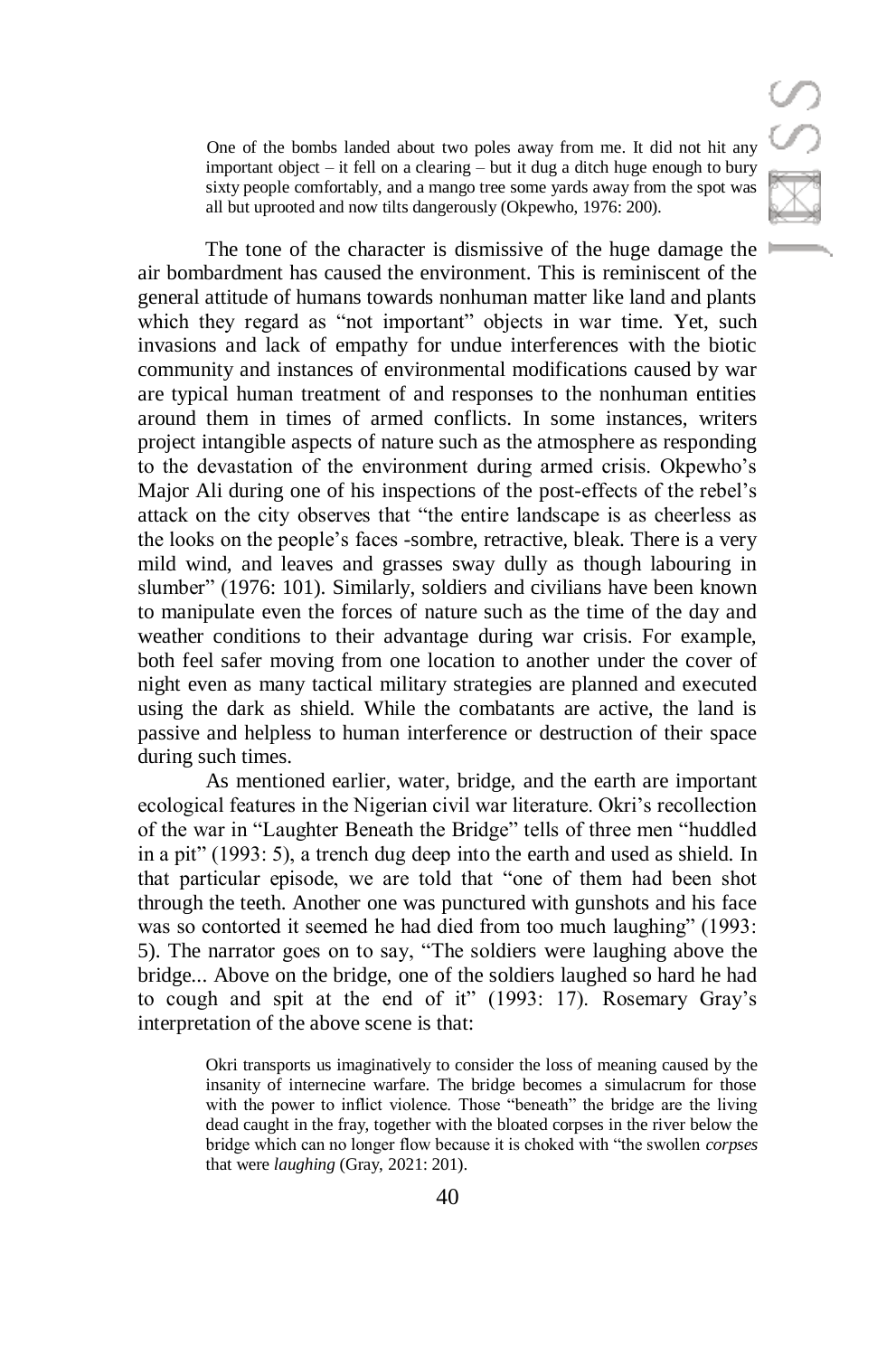In a sense, the soil and river are being polluted as the men did not die naturally but rather from war, an idea further underscored by the image of "swollen corpses" that would go on to contaminate the water as well as clog its natural flow. The act of pouring out spit is not only an unhealthy habit capable of polluting the surface spat on but also causing the spread of diseases. Okri's narrative reinforces what Iyayi and other writers portrayed about the indiscriminate use of the soil and the rivers earlier. Trenches and bunkers dug during war time as protective spaces for humans are violations of the bowels of the earth and ways through which war alters the natural course of the ecology.

The bridge is portrayed in these war narratives as significant. In Okri's poem above, those above are the soldiers or combatants driving their jeeps through to cross a divide. That divide represents the Anthropocene – man is on top while the nonhumans and nature are below. Water, fish and other aquatic beings are below the human. The soldiers in ravaging their human kind, blindly destroy the "Others" through their actions of cruelty. In a way, humans transfer their cruelty to one another to damage the ecology of the place. In Iyayi's novel, the then newly constructed Niger Bridge suffers double destruction within a couple of hours. It was first blown up at the Onitsha end by the Biafran soldiers to impede the federal army from crossing over into their stronghold. Then, in order not to allow the Biafran soldiers seize them, the federal army also blew up their war weaponry, further damaging the bridge in the process. In both cases, the human casualties and debris from the vehicles, weapons and bridge end up in the river below. It is significant that human savagery is acted out to also destroy even public infrastructures. Yet ironically, as a last resort for safety, many soldiers and Osime jumped off the bridge into the river implying nature offers more protection for humans than their fellow men in times of armed conflict. These literary depictions draw attention to the irony of the same people self-destructing the vegetation, soil, waters and physical structures that used to be their sources of nurture.

Nigerian civil war writers have captured in their imaginary the relationship between humans, here the combatants and the local communities, and their environment. There are two aspects of this relationship as reflected in the literary works that depict how these affect the environment. One of them is mass evacuations of territories that are in the pathways of an advancing army to prevent the civilian population from being captured or suffer great casualties. Adichie's *Half of a Yellow Sun* deals with evacuations. Olanna and Odenigbo are forced to hurriedly abandon their university campus accommodation at the news of the federal army's invasion of Nsukka, the university town. When they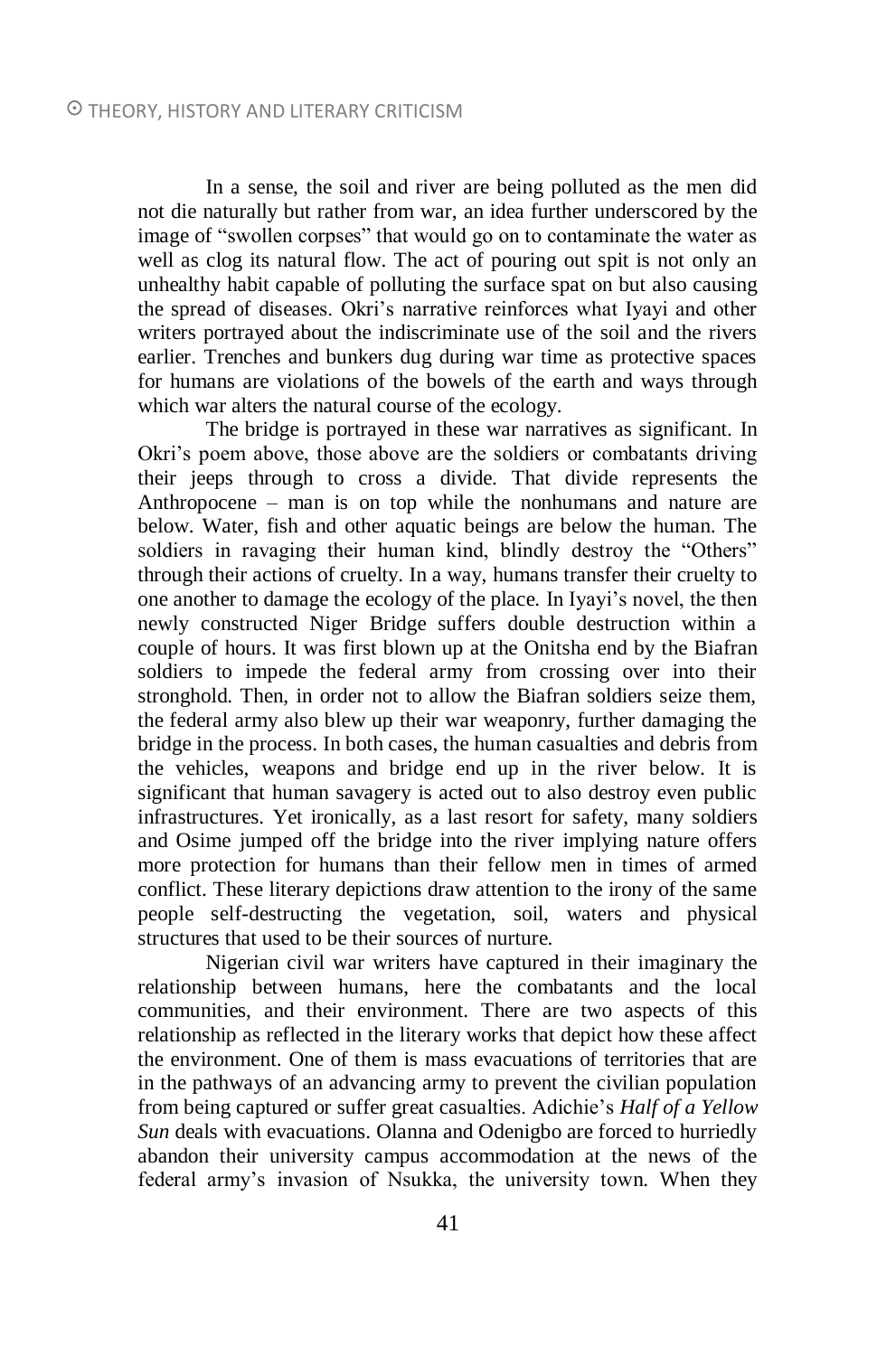return after the war ends, they are appalled by the soldiers' wanton destruction of their properties and the environment. In fact, many observers believe local communities are always on the move to avoid the fighting and in the course of such mobilities, the environment could suffer more than the combatants themselves. The other related human activity during wartime is the reprisals of an army against a people or land they feel has sabotaged or made things difficult for them. The Nigerian Army was known for such reprisals as killing of animals like goats, chickens, sheep, pigs, or any animal that they could not immediately use for their meals. They also destroyed cassava and yam farms on enemy territory. By doing this, they are causing imbalance in the environment that led to hunger. Of course, the insecurity of the civil war did not allow for the sustenance of traditional occupations like farming or fishing. Iyayi laments in *Heroes* that "War changes everything, the lives of the fishermen, of the fish and of the birds. In the place of fishermen, there are soldiers, and in the place of the white sand there are the boot marks and the trenches along the banks of the river..." (1986: 79). The constant movement of armies through different fronts just as civilians seeking refuge wherever they could find shelter also unsettles the environment. There is often undue pressure on the forest or bush where these war participants hide for safety as these locations are invaded, ransacked or decimated. Such actions dislodge the nonhumans having the forests as their habitats. It is best left to the imagination how evacuations and reprisals adversely affected birds, reptiles, and other fauna and flora in the course of war as their respective habitats would have been damaged in the human (military or civilian) attempt to protect his life at the expense of the nonhuman. It is thus not surprising that the environment suffers during a civil war as the Nigerian-Biafran one.

Even cultural artefacts as significant parts of a people's cultural landscape are looted and relocated during war. In Emecheta's *Destination Biafra*, Alan, the British administrator and his friend ignored the risk involved in travelling to Okpanam in the heat of a raging war because of the above agenda. On their arrival:

> word went round that all Alan Grey wanted were discarded articles of worship, all the huts, the big houses, the old public shrines dislodged their various carvings, mouldings, ancient animal ornaments which they now regarded as pagan objects. Most of them had been badly burnt or buried in the 'bad bush' with the dead, but the young boys of the village laughingly went and dug them up, wondering as they worked what the white man wanted with these discarded things (Emecheta, 1982: 135).

In the first instance, it was tragic enough that the indigenous people have been made to believe that their traditional ways and cultural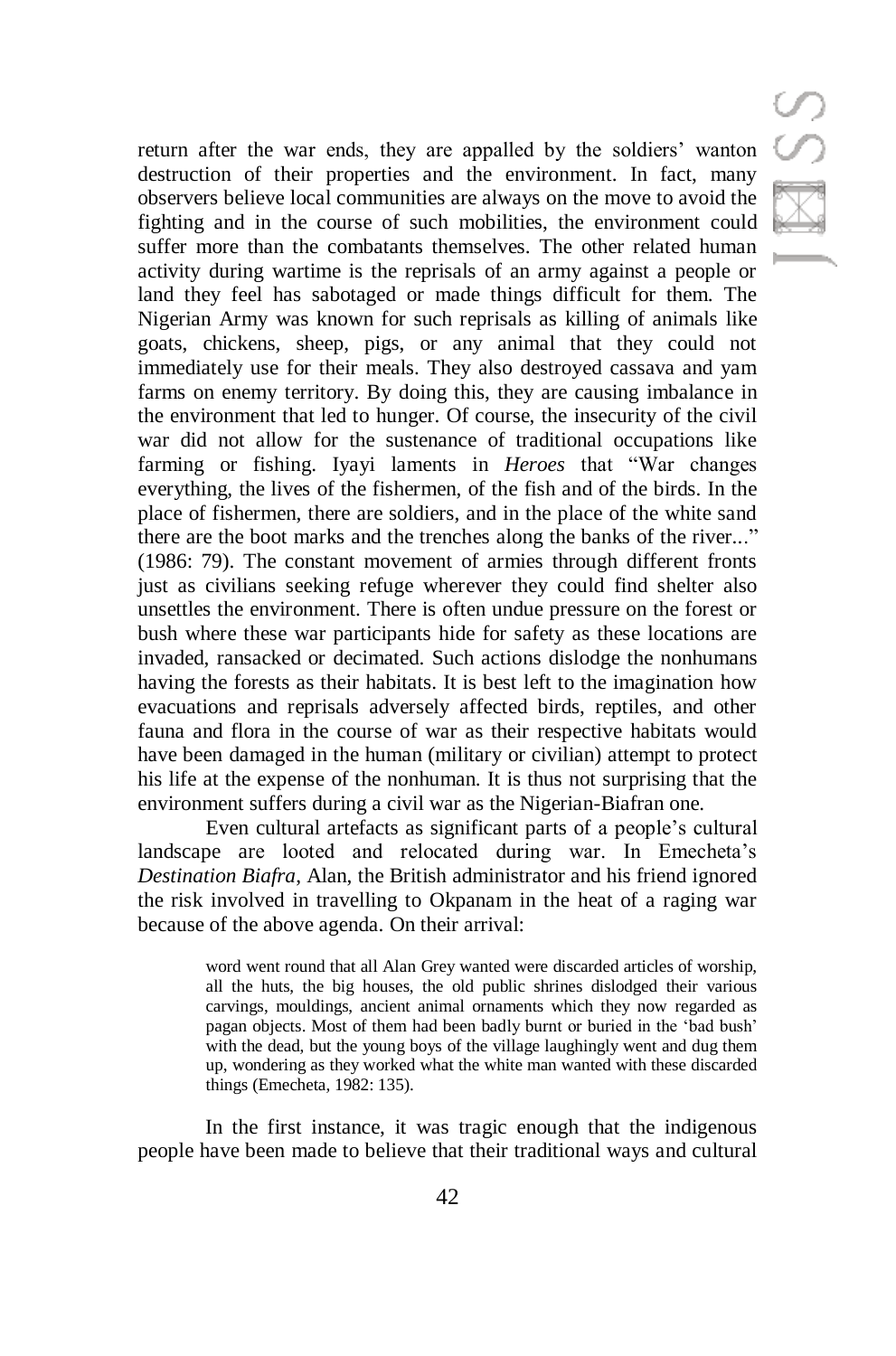objects of worship are now agnostic and therefore best abandoned or cast aside. Yet, the foreigners who have perpetuated this narrative are the ones who have now returned during a period of great chaos to cart away "these discarded objects." In all of this, the exploiters are either oblivious of or choose to ignore the protection of cultural artefacts by law even during war.

While the poetry of the civil war, like the fiction, deals with the human casualties, the poets also touch on the ecology of the war. Even before the war started, Okigbo as foreboding in *Path of Thunder* writes "The smell of blood already floats in the lavender-mist of the afternoon / The death sentence lies in ambush along the corridors of power" (1971: 16). The allusion is to an atmosphere already tinted by the tragedy of an impending war. It shows how human excesses of power could lead to a pollution of the environment metaphorically represented by the "smell" and "lavender-mist" that ensued. This is also implicit in the irony that even though the war writers are mainly focused on the human experience or tragedy of war, they unconsciously draw attention to the condition of the ecology of the places affected by the crisis.

Soyinka has even before the war associated nature with nurture in his poems. He projects that war itself would bring discord to the symbiotic relationship between humans and nonhumans. In "Massacre, October 1966", (*Idanre and Other Poems*) he uses the image of the acorn as food for pigs as a "devaluation of life" (Ikiddeh, 1976: 171). In "Apres la Guerre" in *A Shuttle in the Crypt*, he sees the civil war as damaging the environment which provides humans with nurture when he writes:

> The tuber of our common flesh, when trampled deep in earth embattles Death, new-girthed, lunges at the sun but lest it prove a hollowed shell And lest the feet of new-born lives Sink in voids of counterfeiting Do not swell earth' broken skin To glaze the fissures in the drum (Soyinka, 1972: 84).

While in detention during the civil war, it was from nature that he sought solace. Humans suffer from tragedy during the war and while in enforced confinement, consolation could emanate from nature even if it is in the form of the sight of an insect. Soyinka sees the environment of fruits and other food crops as essential nutrients of humans and laments that during war, humans invariably destroys and gets disconnected from nature. The advocacy here is that a holistic post-war reconstruction should take in the human and nonhuman casualties.

Clark's poetry collection titled *Casualties* is dedicated to his feelings and thoughts about the Nigerian Civil War. While harping on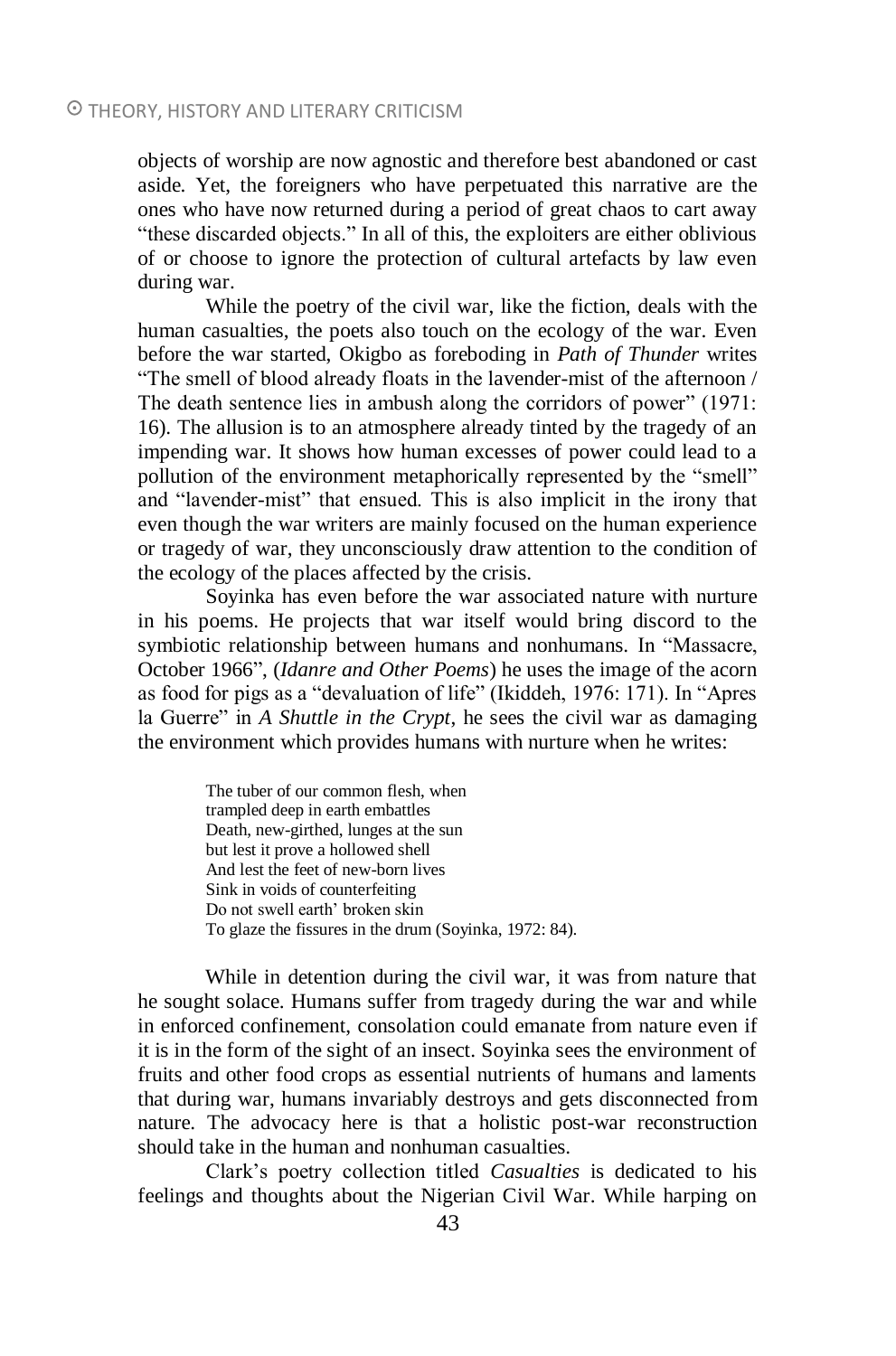the human casualties, he unconsciously speaks loud on the environment of nonhuman beings. He mythologizes a historical event – the civil war – by deploying nonhumans and nature as metaphors for humans. In "The Burden in Boxes," he symbolizes Aguiyi-Ironsi, who came out as Head of State, after the 1966 coup as remotely responsible for the civil war:

> *Open the boxes was the clamour* Of monkeys above tides. *Open them all!* Cows in the plains mooed over grass. But Into cold storage the high priest Of crocodiles moved the boxes, Draping them in sacks muzzled at The neck... (Clark, 1970: 6)

Ironsi used a crocodile-inscribed walking-stick and is apparently "the high priest / Of crocodiles." The poet's tone is one of admonition as he blames the rabble-rousers ("monkeys above tides") who instigated the war because of personal and greedy interests ("cows… mooed over grass"). Clark's deployment of terms like "monkeys", "tides", "cows", "plains", "grass", and "crocodiles" exemplifies his impression of the interface between human and nonhuman elements in this poem on the Nigerian civil war. In one of his best poems, "The Cockerel in the Tale", he again mythologizes the coup leaders using animal imagery to depict his take on who played the lead role:

> AT THE DESERT end of a great road to the sea, he who woke up the lion and burnt down his den over his crest, He who the same night bagged a rogue elephant, not sparing his brood, He who in heat of that hunt shot in the eye a bull with horns They say never gored a fly, hooves that never trod on cocoa or groundnut farm, Stood, alone on the trembling loft of the land, And like the cockerel in the tale, proclaimed The break of day uncertain then Where the sun should rise. He lent the winds of the world His name, that morning he lent them forever (Clark, 1970: 8).

This poem is a parable of the nonhuman environment reflecting the human. The execution of the coup shows the opportunistic nature of some of the military officers. In "The Reign of the Crocodile," the poet indicts "the alligator [who] is stark deaf" (1970: 9).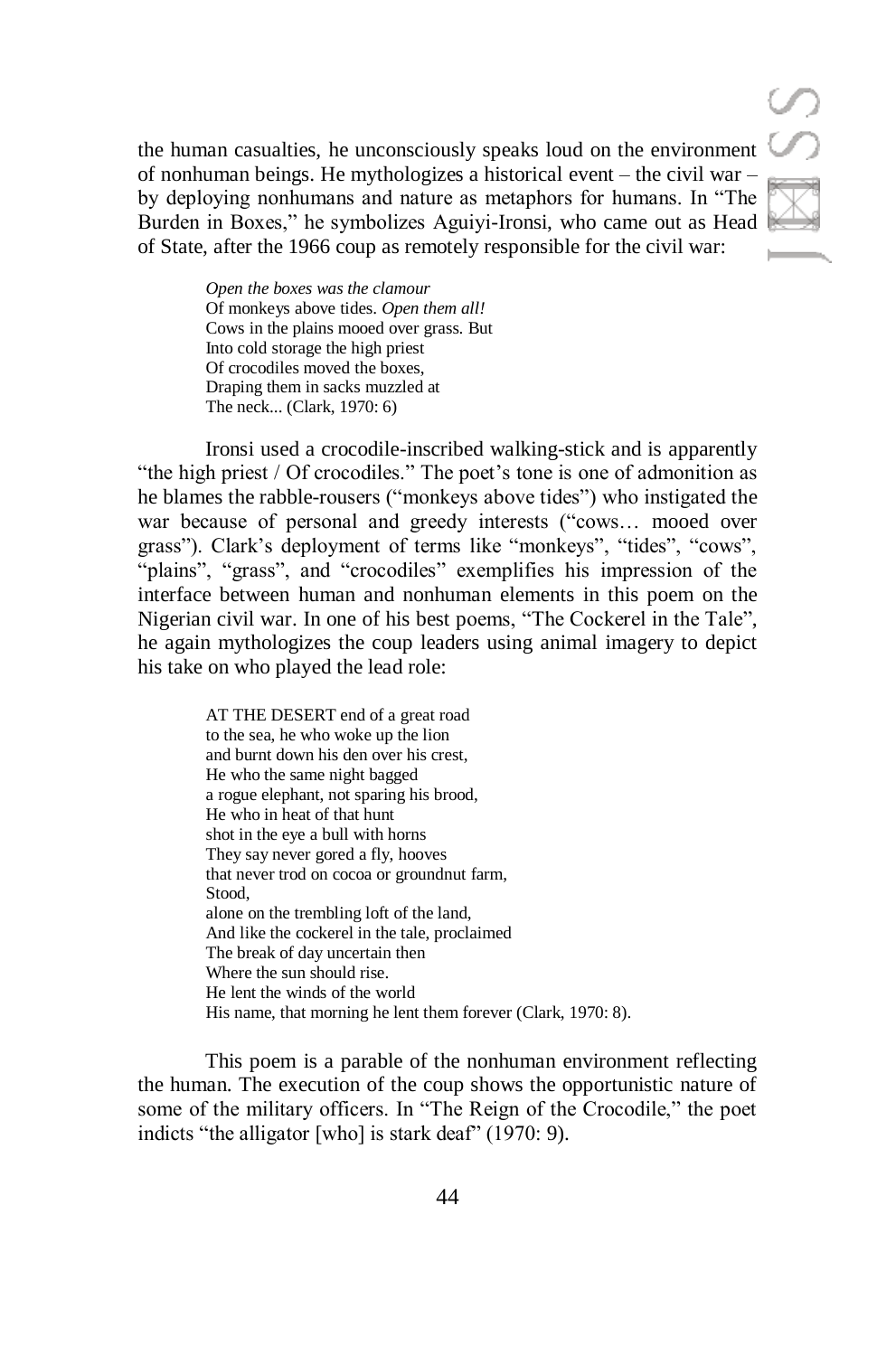Clark deploys images of the tropical forest in which he was raised to express the anomalies of the coup which led to the civil war. In "What the Squirrel Said", he bemoans the irregularities in the treatment of the different major actors which saw the persecutions of the helpless and vulnerable while leaving the dangerous ones:

> THEY KILLED the lion in his den But left the leopard to his goats they killed the bull without horns but left the boar to his cassava they killed the elephant with his brood but left the crocodile to litter the field they killed a sheep who played shepherd but left the hyrax who was hyena (1970: 13).

Above, the mistakes of the coup were poetically put in the language of a fable reflecting the poet's recourse to nonhuman images for depicting a war-related incident. Clark seems to be saying that the civil war that broke out in 1967 has its origins in the bad execution of the 1966 coup. This idea of engaging nonhuman metaphors in describing events during a time of chaos is further expressed in ""The Locust Hunt." This poem skirts around a perceived ethnic persecution which led a coup that appeared one-sided:

> So a royal bull was slain With all the egrets on his hump So dog ate dog in a hunt With a scattering of the pack in the plain Oh, how many grasshoppers make up the loss of one elephant? How many ticks must there be to eat up one mastiff? (1970: 22)

The predominant image one gleans from the lines above is one of anarchy which is a common feature of war. That human actions in a time of chaos are once again described using animal or nonhuman equivalents attest to the poet's conception of shared commonalities between both entities. To Clark and the other poets, the natural environment with its fauna and flora reflects the human kind; hence he seizes every opportunity in these poems about the civil war to deploy the nonhumans of the environment to weave a fable about human characters and actions. The nonhuman world is replete with comparisons to the human world. Ironically focusing on human errors because of greed and other foibles that caused the war, Clark is saying, perhaps unconsciously, that humans who pride themselves better than nonhumans are in fact the same. The use of copious animal images portrays that man becomes bestial in the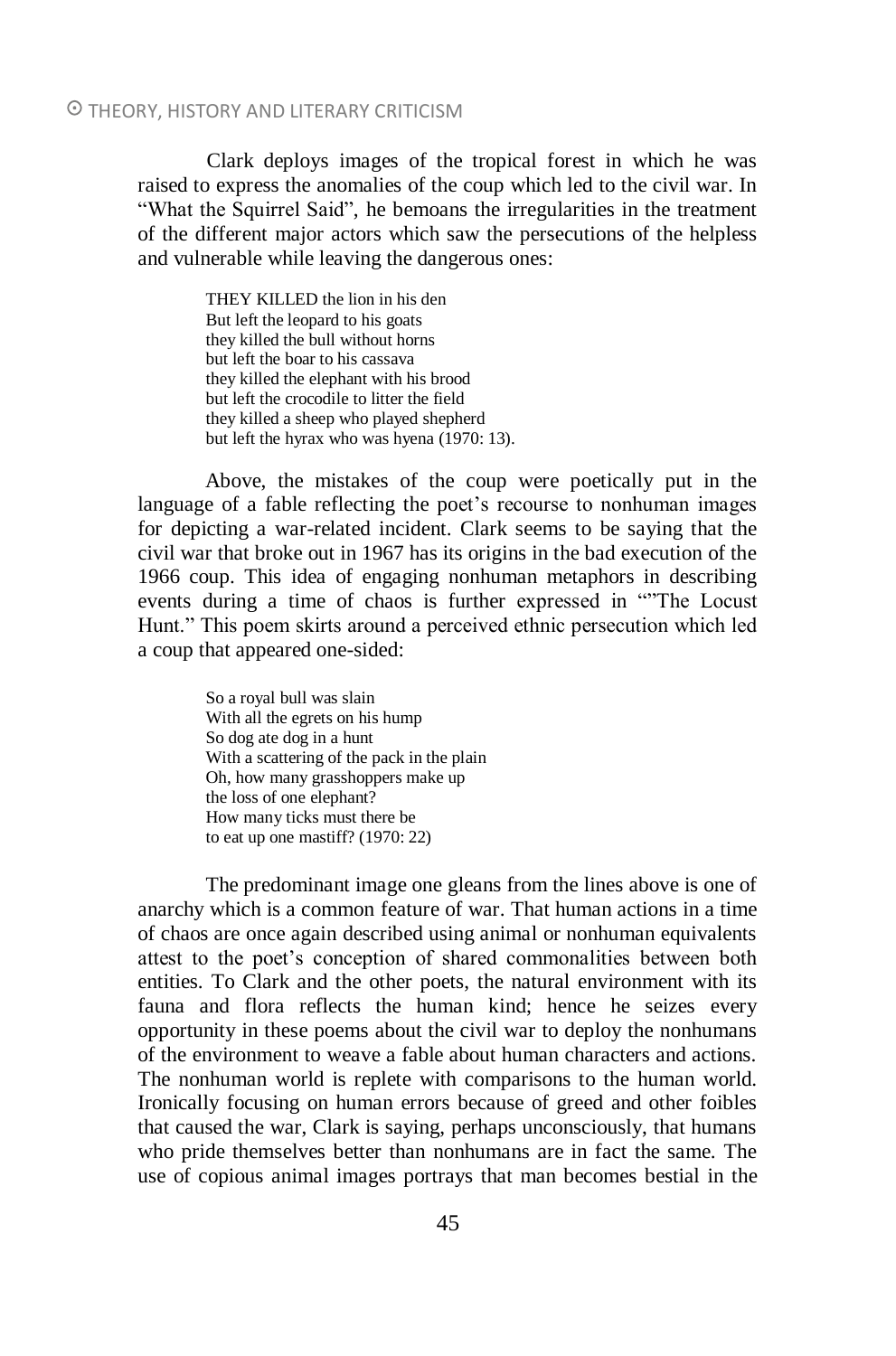way war makes humans hunt and harm each other. Clark's very popular poem on the war, "The Casualties" significantly supports this study's submission for the need to acknowledge a shared vulnerability between humans and nonhuman as war victims when he declares that "We fall, / All casualties of the war" (1970: 38).

### **Conclusion**

Nigerian writers that re-imagined the historical Nigerian civil war have brought in the condition of the environment in their detailing of the human suffering and tragedy that it was. In the course of doing this, they have also left us with readings of their thoughts and feelings about the effects on the ecology or environment that were sites of the war. From the discussion of armed conflict in the novels and poems, it appears the fiction writers emphasized the physical damage done to the environment while the poets were more focused on using comparisons and fables based elements of the environment. The novelists portray disruption of the forests, rivers, and the land. The poets take from the environment tropes to describe the animal nature of humans. This study shows that delineating only the human tragedy of the civil war is an incomplete assessment of the consequences of the conflict. As the writers have shown in their respective novels, poetry, and other writings, the calamity of war spreads beyond the human to the often passive yet badly decimated ecology. As there is reconstruction after war, so should there be a restoration of the environment in order to sustain a harmonious and symbiotic relationship between humans and nonhumans.

### **REFERENCES:**

Adichie, C.N., *Half of a Yellow Sun,* Lagos, Farafina, 2007.

Adimora-Ezeigbo, A., From the Horse's Mouth: The Politics of Remembrance in Women's Writings on the Nigerian Civil War, *Body, Sexuality and Gender: Versions and Subversions in African Literatures,* Flora Veit Wild and Dirk Naguschewski (Eds.), New York, Rodopi, 2005, p. 221-230.

Amadi, E., *Sunset in Biafra: A Civil War Diary*, London, Heinemann, 1973.

Brazzelli, N., Postcolonial Transformations: The Forest in Ben Okri's *The Famished Road*, *Living Together on this Earth: Eco-Sustainable Narratives and Environmental Concerns in English Literature/s*, Anno XV, Numero 17, 2017, p. 151-161, Accessed 12 October, 2021.

Bryce, J., Conflict and Contradiction in Women's Writing on the Nigerian Civil War, *African Languages and Cultures*, 4 (1), 1991, p. 29-42, Accessed 05 July, 2021.